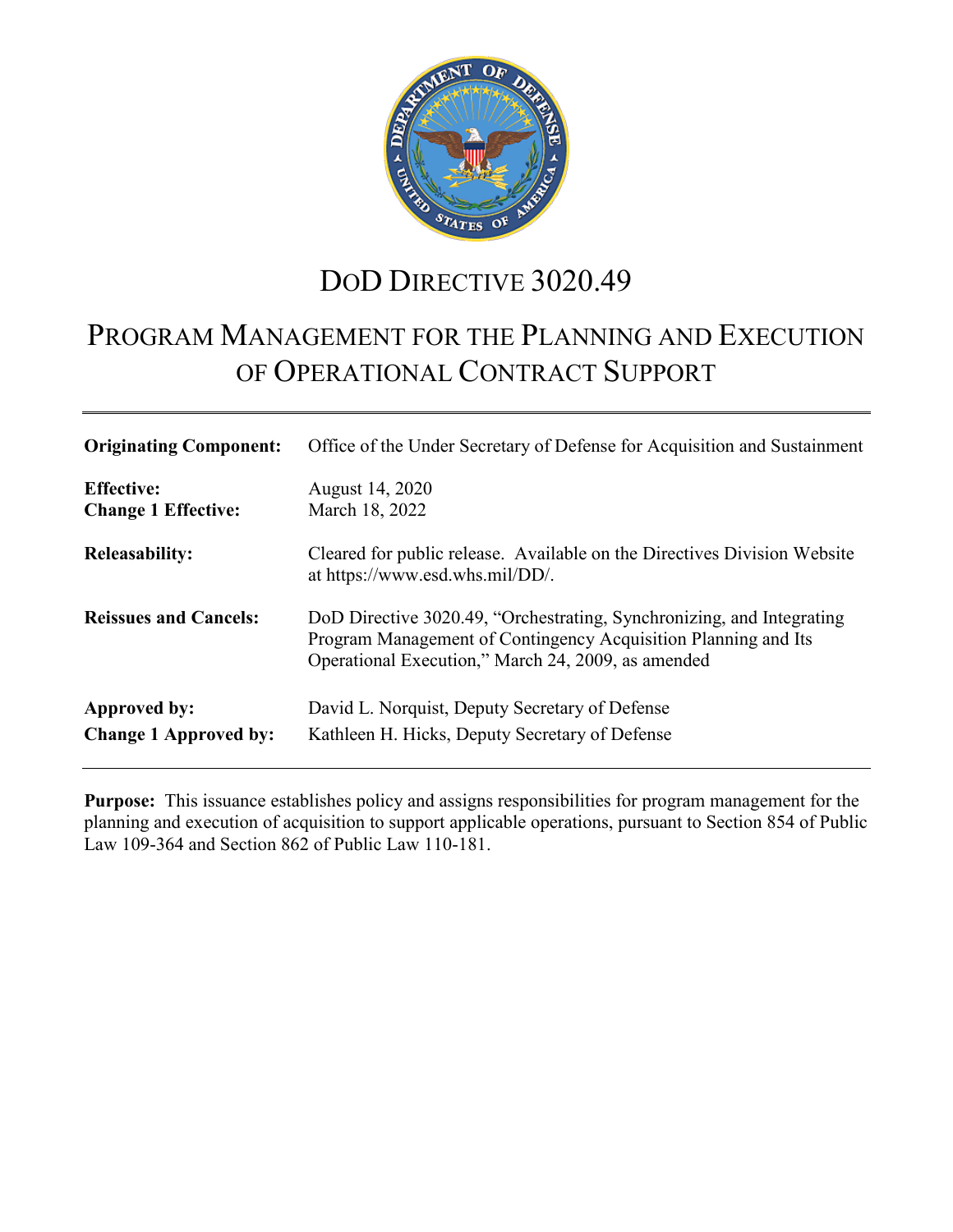## **TABLE OF CONTENTS**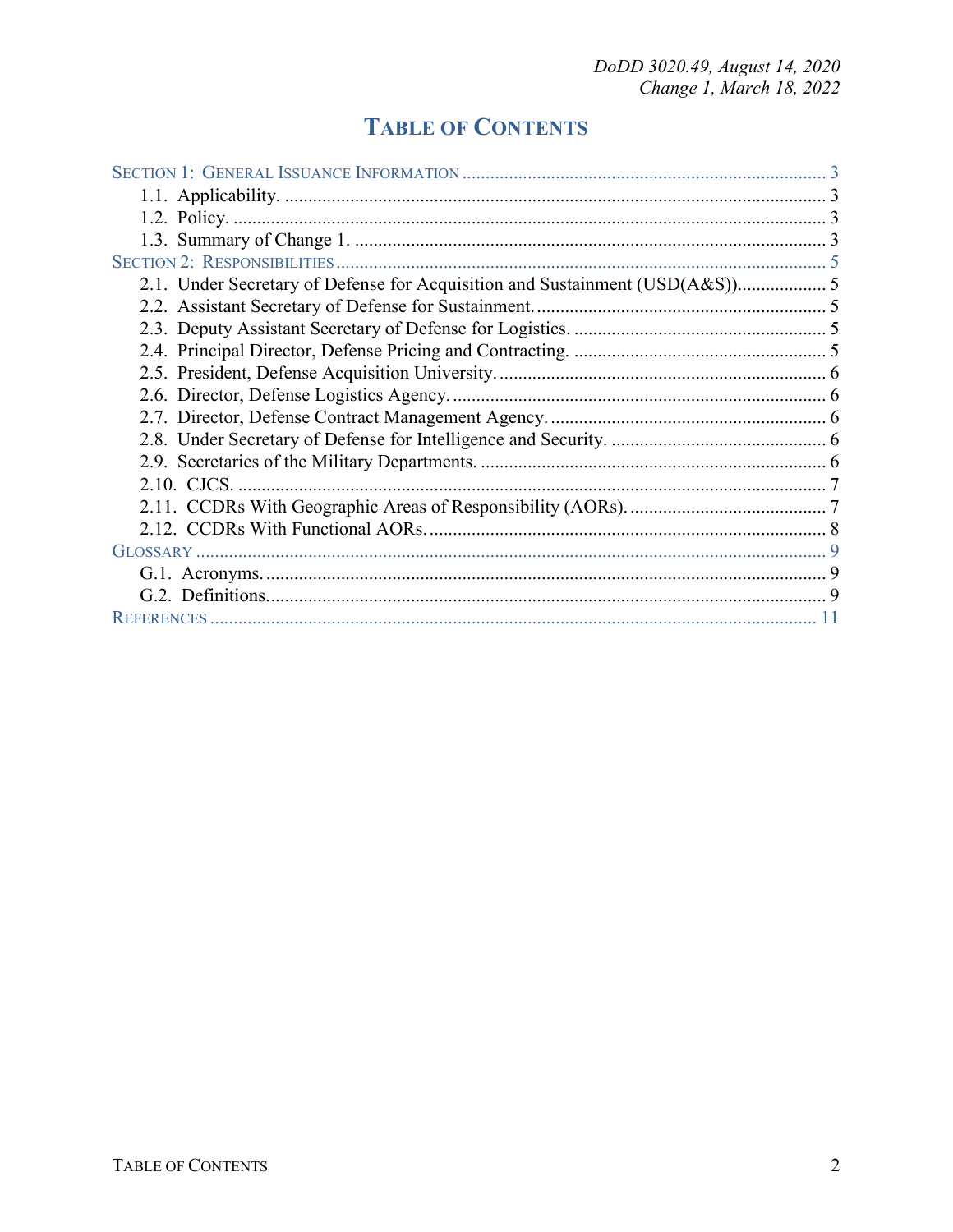## **SECTION 1: GENERAL ISSUANCE INFORMATION**

#### <span id="page-2-1"></span><span id="page-2-0"></span>**1.1. APPLICABILITY.**

This issuance applies to:

a. OSD, the Military Departments, the Office of the Chairman of the Joint Chiefs of Staff (CJCS) and the Joint Staff, the Combatant Commands, the Office of Inspector General of the Department of Defense, the Defense Agencies, the DoD Field Activities, and all other organizational entities within the DoD (referred to collectively in this issuance as the "DoD Components").

b. Contingency operations, humanitarian assistance, or peace operations conducted outside the United States and other activities, including operations and exercises conducted outside the United States as determined by a Combatant Commander (CCDR) or as directed by the Secretary of Defense (hereinafter referred to collectively as "applicable operations").

#### <span id="page-2-2"></span>**1.2. POLICY.**

It is DoD policy that DoD Components:

a. Approach operational planning and execution of contracted support in applicable operations programmatically to ensure the best use of available resources at an acceptable level of risk.

b. Comply with applicable U.S., international, and local national laws, regulations, policies, and international agreements.

c. Prohibit the use of contracted support from performing inherently governmental functions.

d. Use contracted support in appropriate situations, in accordance with DoD Instruction 1100.22, the Defense Federal Acquisition Regulation Supplement, and the Federal Acquisition Regulation.

e. Fully consider, plan for, integrate, and execute contracted support of applicable operations in an effective and efficient manner.

#### <span id="page-2-3"></span>**1.3. SUMMARY OF CHANGE 1.**

The change to this issuance: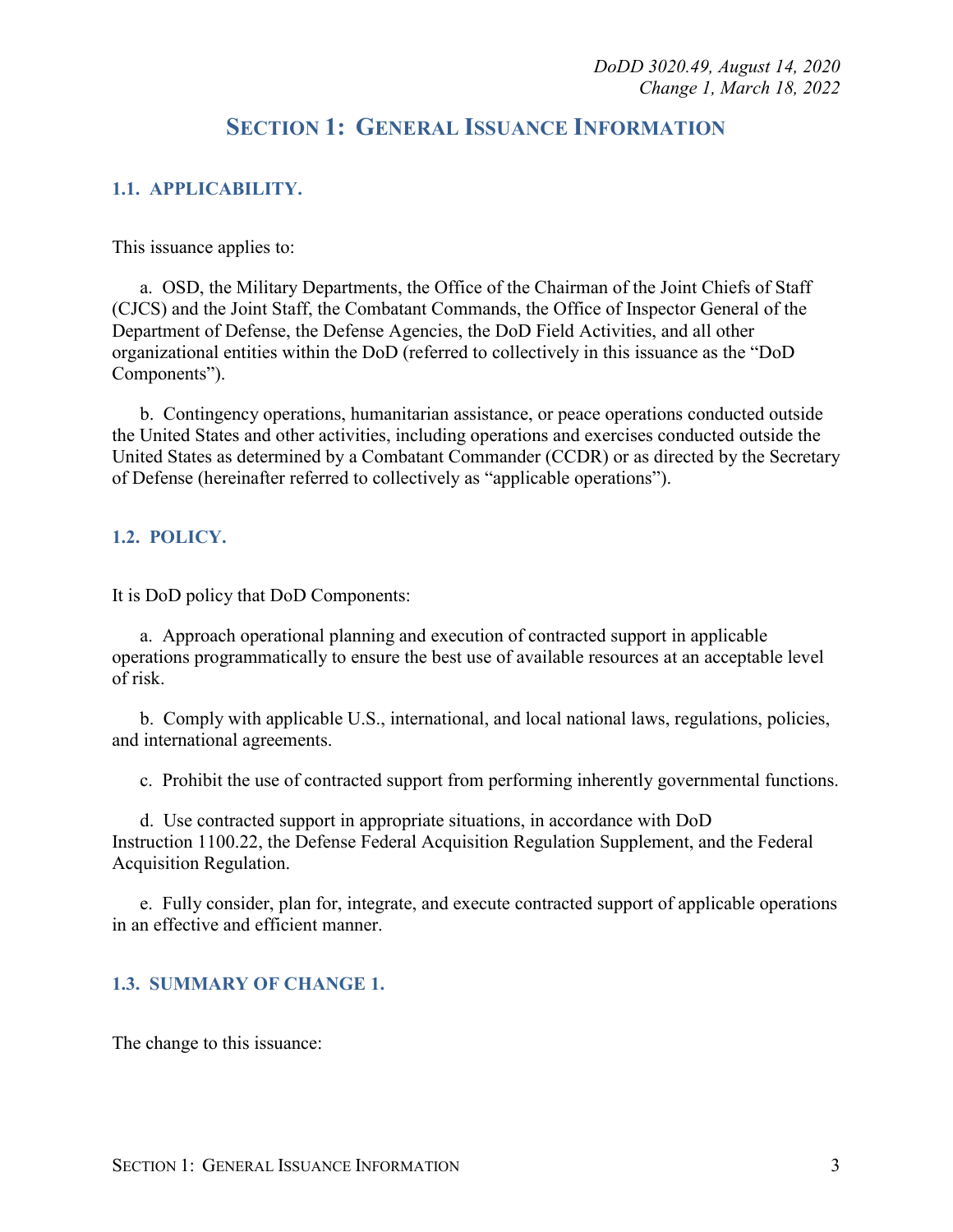a. Updates the responsibilities of the Director, Defense Logistics Agency, in accordance with the Under Secretary of Defense for Acquisition and Sustainment November 5, 2020 Memorandum with directions to meet the intent of Defense Wide Review Decision 8A-103.

b. Makes administrative corrections and updates Glossary definitions and references.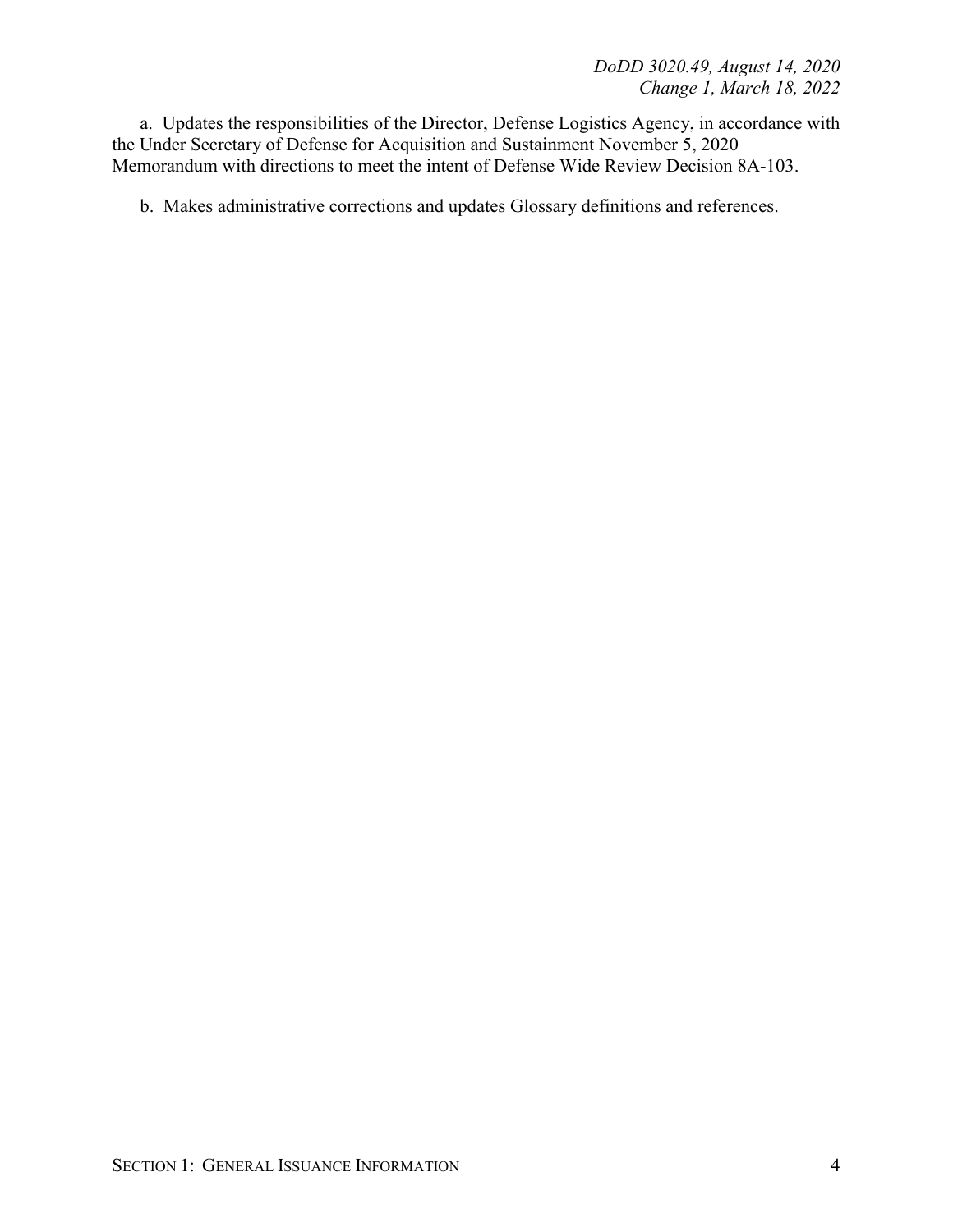## **SECTION 2: RESPONSIBILITIES**

#### <span id="page-4-1"></span><span id="page-4-0"></span>**2.1. UNDER SECRETARY OF DEFENSE FOR ACQUISITION AND SUSTAINMENT (USD(A&S)).**

The USD(A&S) will oversee the implementation of this issuance.

#### <span id="page-4-2"></span>**2.2. ASSISTANT SECRETARY OF DEFENSE FOR SUSTAINMENT.**

Under the authority, direction, and control of the USD(A&S), the Assistant Secretary of Defense for Sustainment oversees the operational contract support (OCS) capability area to manage contracts and contractors effectively through joint policies on requirements definition, program management, and acquisition in support of applicable operations.

#### <span id="page-4-3"></span>**2.3. DEPUTY ASSISTANT SECRETARY OF DEFENSE FOR LOGISTICS.**

Under the authority, direction, and control of the USD(A&S), the Deputy Assistant Secretary of Defense for Logistics:

a. Implements a program management approach to plan, orchestrate, integrate, and synchronize the preparation and execution of acquisitions of supplies, services, and construction in support of applicable operations.

b. Leads, in coordination with the CJCS, the development of joint OCS policy (including contract support integration, contracting support, and contractor management) related to the use of defense contractor personnel, including private security contractors in applicable operations.

c. Undertakes interagency coordination with respect to OCS, as appropriate.

#### <span id="page-4-4"></span>**2.4. PRINCIPAL DIRECTOR, DEFENSE PRICING AND CONTRACTING.**

Under the authority, direction, and control of the USD(A&S), the Principal Director, Defense Pricing and Contracting modifies the Defense Federal Acquisition Regulation Supplement and, when appropriate, the Federal Acquisition Regulation, in consultation with the other members of the Federal Acquisition Regulation Council, to implement U.S. law and applicable policy and regulations, and to issue contracting requirements.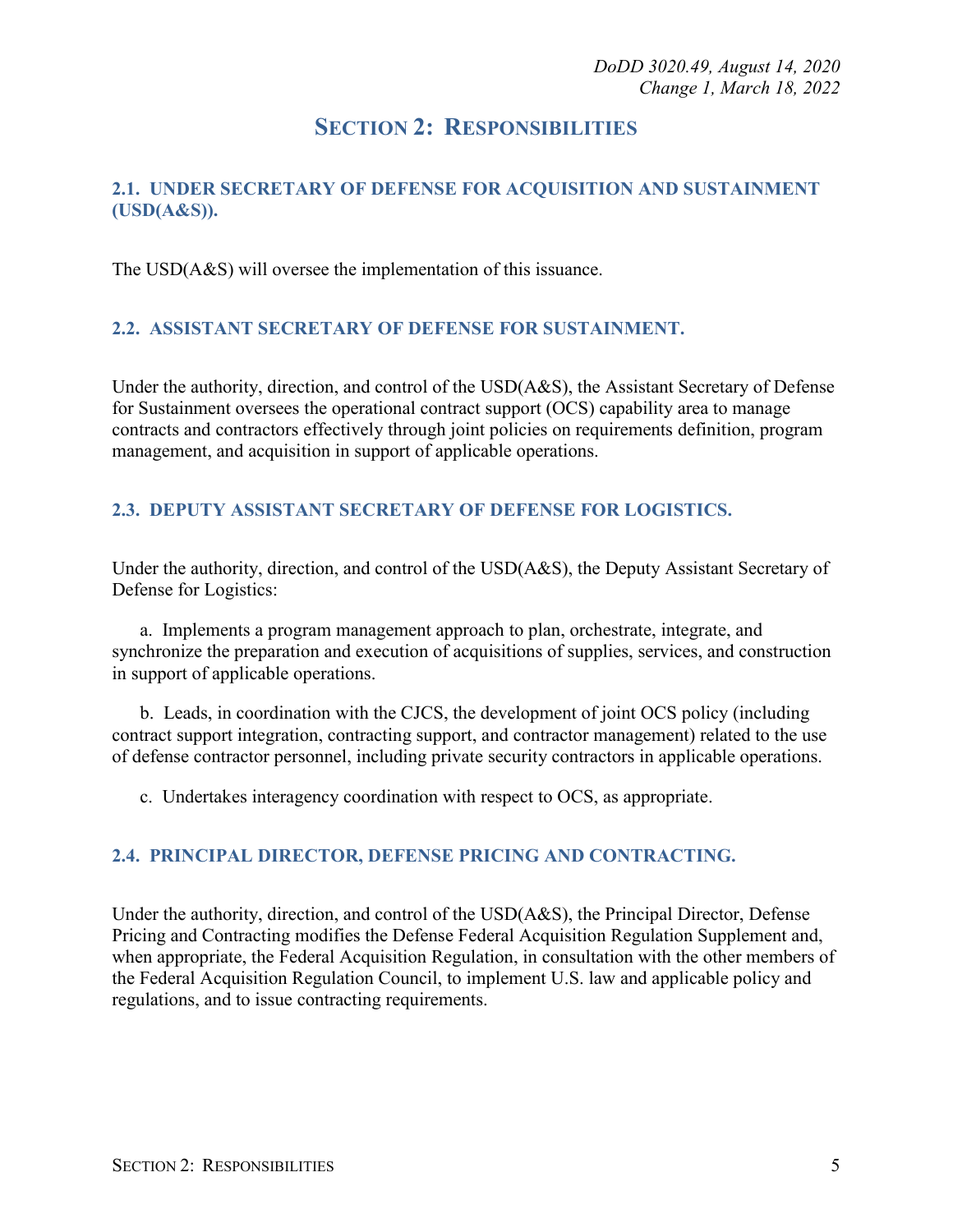#### <span id="page-5-0"></span>**2.5. PRESIDENT, DEFENSE ACQUISITION UNIVERSITY.**

Under the authority, direction, and control of the USD(A&S), the President, Defense Acquisition University, in coordination with the Director, Defense Pricing and Contracting:

a. Offers education and training for all acquisition personnel.

b. Supports education and training of non-acquisition personnel to perform acquisitionrelated functions and duties.

#### <span id="page-5-1"></span>**2.6. DIRECTOR, DEFENSE LOGISTICS AGENCY.**

Under the authority, direction, and control of the USD(A&S), the Director, Defense Logistics Agency supports CCDR planning and execution of OCS in applicable operations in accordance with DoD Instruction 3020.41, DoD Directive 3000.06, and DoD Directive 5105.22.

#### <span id="page-5-2"></span>**2.7. DIRECTOR, DEFENSE CONTRACT MANAGEMENT AGENCY.**

Under the authority, direction, and control of the USD(A&S), the Director, Defense Contract Management Agency, in response to geographic Combatant Command requirements, will deploy and sustain deployable experts providing OCS support and contract administration oversight in applicable operations.

#### <span id="page-5-3"></span>**2.8. UNDER SECRETARY OF DEFENSE FOR INTELLIGENCE AND SECURITY.**

The Under Secretary of Defense for Intelligence and Security:

a. In accordance with DoD Directive 5143.01, provides advice and assistance, as appropriate, to USD(A&S) concerning acquisition programs that significantly affect defense intelligence, counterintelligence, and security capabilities and programs.

b. In coordination with the USD(A&S), oversees the exercise of acquisition authority by the directors of the defense intelligence, counterintelligence, and defense security components.

c. Develops, coordinates, and oversees the implementation of DoD policy, programs and guidance for personnel, physical, industrial, information, and operations security programs.

#### <span id="page-5-4"></span>**2.9. SECRETARIES OF THE MILITARY DEPARTMENTS.**

The Secretaries of the Military Departments: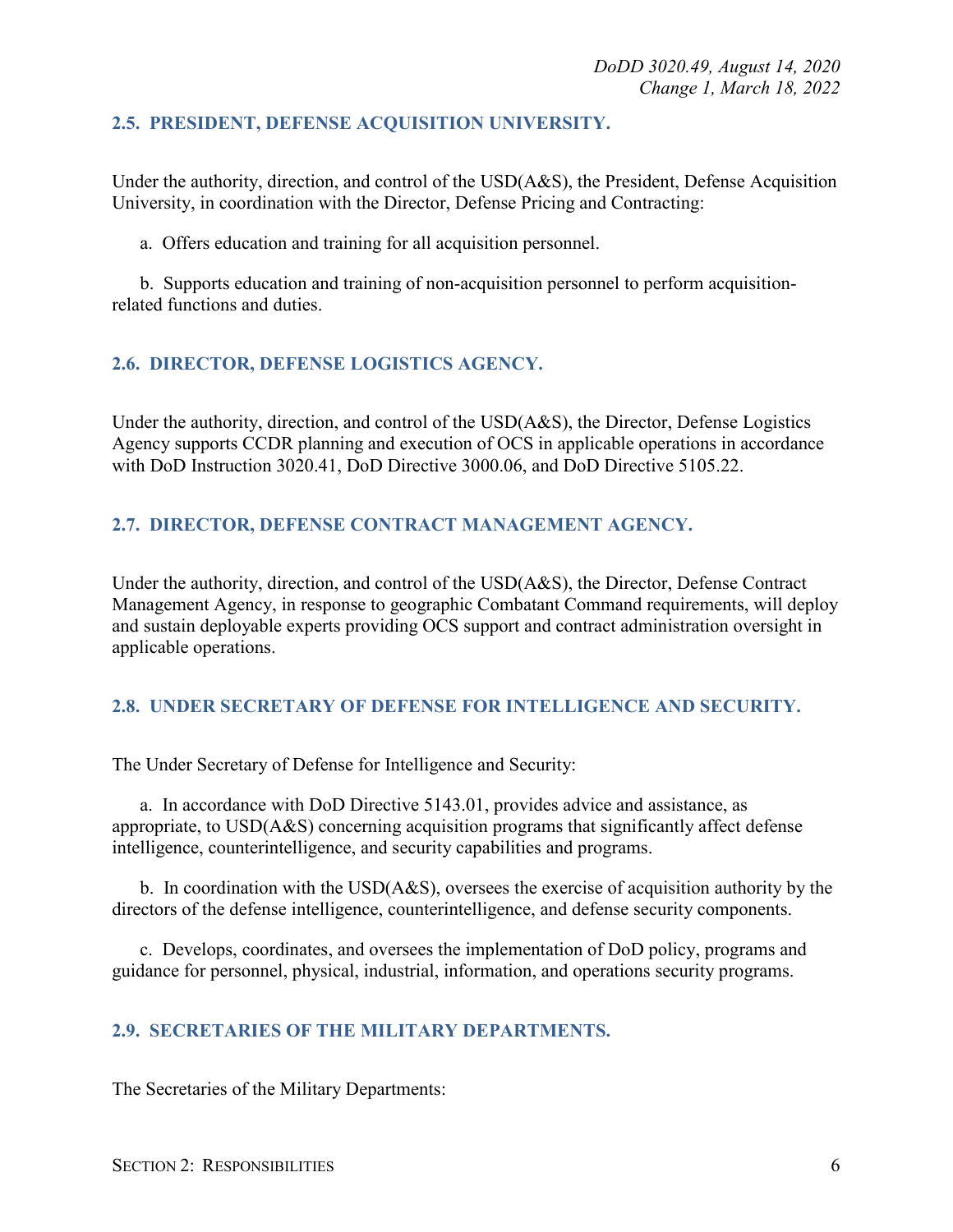a. Support the planning, orchestration, integration, and synchronization of, and prepare for and execute, OCS during applicable operations in accordance with DoD Instruction 3020.41.

b. Identify and train personnel, both acquisition and non-acquisition, who plan, develop, and monitor contract requirements, oversee contracts and contractors, and ensure drawdown and close-out activities are conducted during applicable operations.

c. Participate in the development of joint OCS policy (including contract support integration, contracting support, and contractor management) related to the use of defense contractor personnel, including private security contractors, in applicable operations.

#### <span id="page-6-0"></span>**2.10. CJCS.**

#### The CJCS:

a. Advises and assists the Deputy Assistant Secretary of Defense for Logistics in joint policy development to implement this issuance and other related issuances.

b. Provides for the preparation and review of OCS integration and contractor management in support of operational and concept plans that conform to the guidance of the President and Secretary of Defense.

c. Ensures force development activities, including joint doctrine, education, and training requirements, are developed to guide a joint force commander's actions in order to integrate OCS and the management and oversight of contractors during applicable operations in accordance with the policies contained in DoD Instruction 3020.41.

d. Ensures CCDRs issue guidance and procedures to integrate OCS within their respective areas of responsibility, as applicable.

#### <span id="page-6-1"></span>**2.11. CCDRS WITH GEOGRAPHIC AREAS OF RESPONSIBILITY (AORS).**

The CCDRs with geographic AORs:

a. Orchestrate, integrate, and synchronize the planning and execution of OCS during applicable operations within their respective areas of responsibility and in accordance with DoD Instruction 3020.41.

b. Develop and issue, as necessary, guidance and procedures in accordance with this issuance, and pursuant to joint policies, and related instructions within their respective AORs.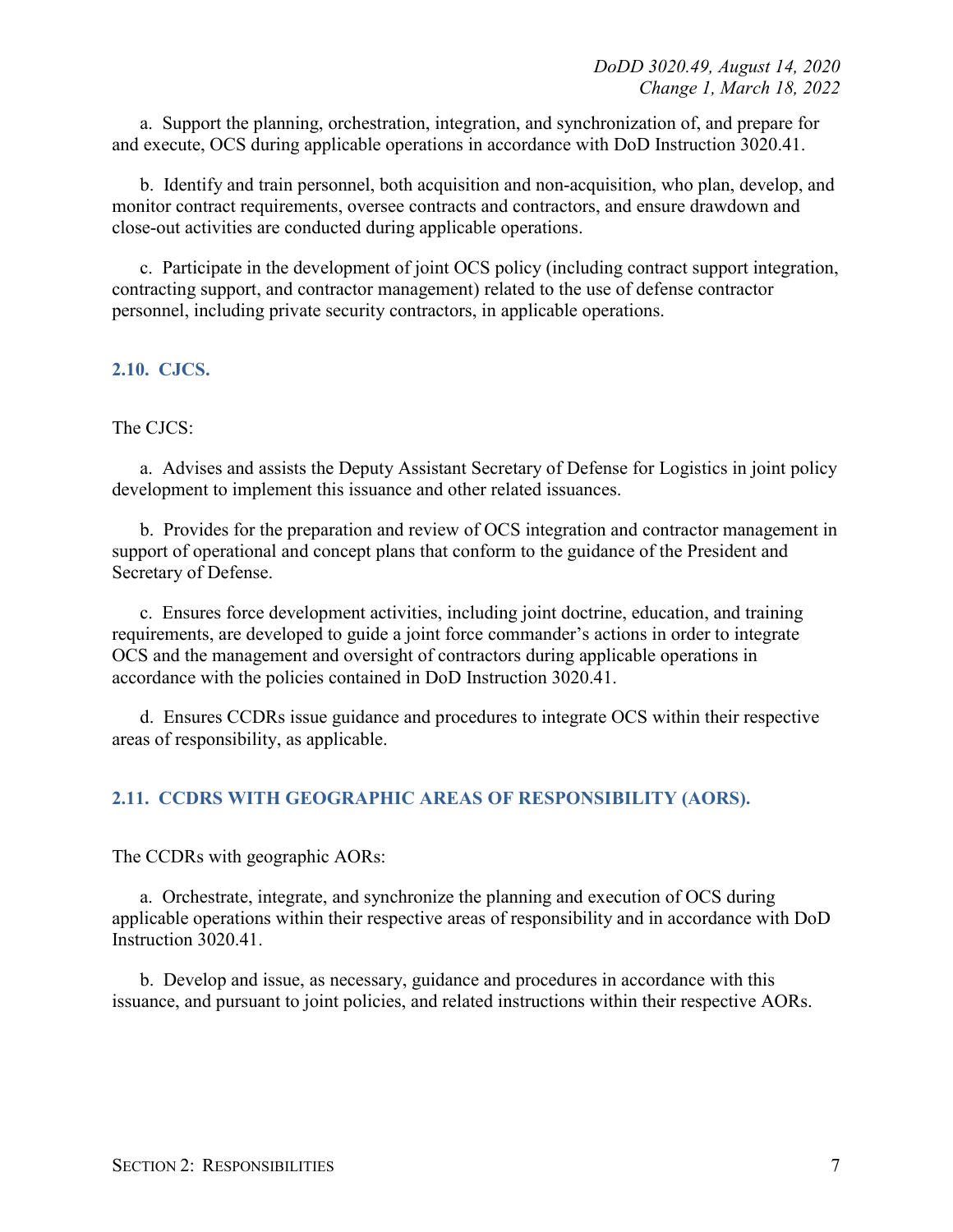#### <span id="page-7-0"></span>**2.12. CCDRS WITH FUNCTIONAL AORS.**

The CCDRs with functional AORs will develop and issue, as necessary, guidance and procedures in accordance with this issuance, and pursuant to joint policies and applicable guidance provided by the supported CCDR with a geographic AOR.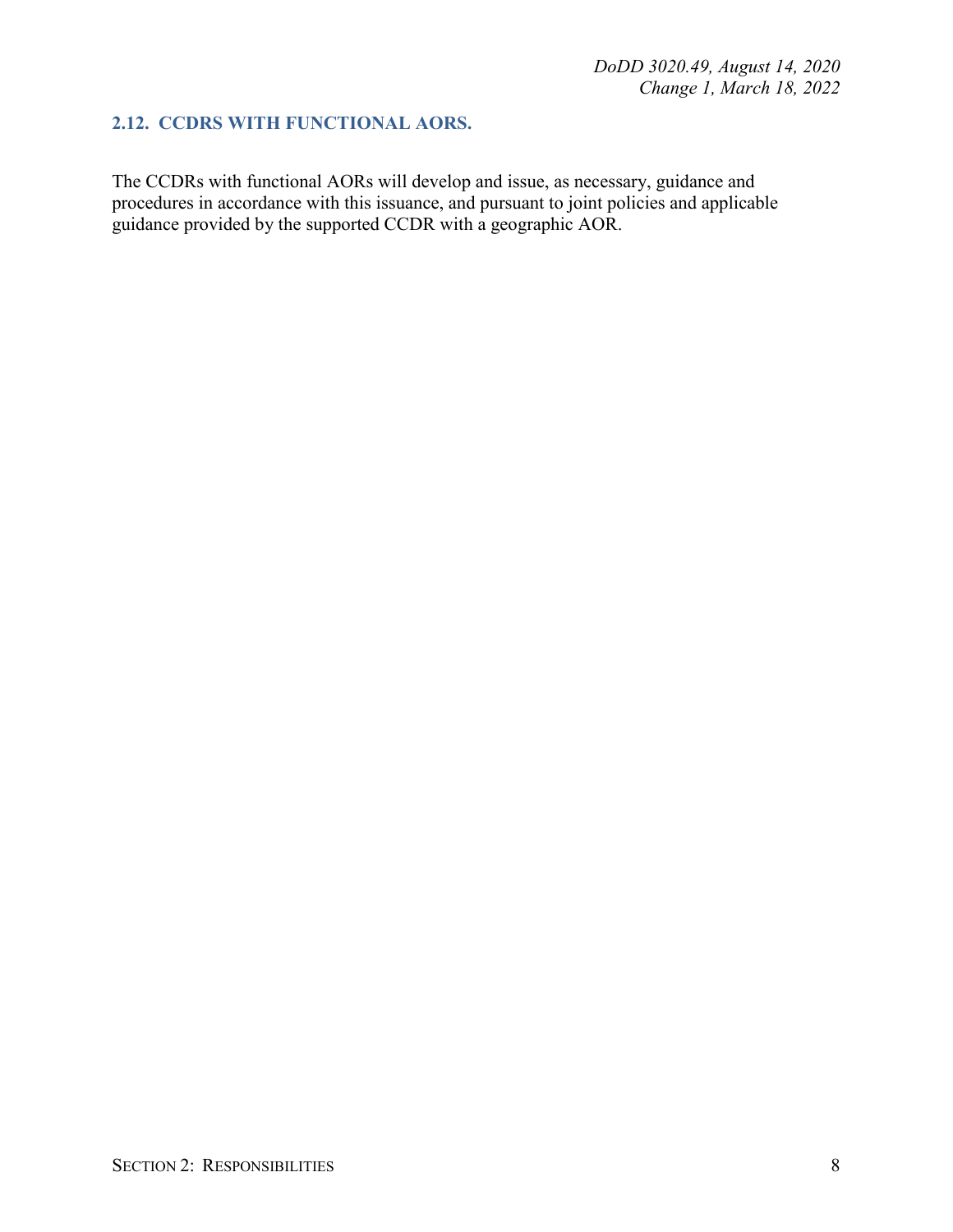## **GLOSSARY**

#### <span id="page-8-1"></span><span id="page-8-0"></span>**G.1. ACRONYMS.**

| AOR                        | area of responsibility                                       |
|----------------------------|--------------------------------------------------------------|
| <b>CJCS</b><br><b>CCDR</b> | Chairman of the Joint Chiefs of Staff<br>Combatant Commander |
| <b>OCS</b>                 | operational contract support                                 |
| USD(A&S)                   | Under Secretary of Defense for Acquisition and Sustainment   |
|                            |                                                              |

### <span id="page-8-2"></span>**G.2. DEFINITIONS.**

Unless otherwise noted, these terms and their definitions are for the purpose of this issuance.

| <b>TERM</b>                     | <b>DEFINITION</b>                                                                                                                                                                                                                                                        |
|---------------------------------|--------------------------------------------------------------------------------------------------------------------------------------------------------------------------------------------------------------------------------------------------------------------------|
| acquisition                     | Defined in Part 2, Subpart 2.1., Section 2.101 of the Federal<br>Acquisition Regulation.                                                                                                                                                                                 |
| applicable operations           | Contingency operations, humanitarian assistance, or peace operations<br>conducted outside the United States and other activities, including<br>operations and exercises outside the United States as determined by a<br>CCDR or as directed by the Secretary of Defense. |
| contract support<br>integration | The planning, coordination, and synchronization of contracted<br>support in military operations.                                                                                                                                                                         |
| contracting support             | The planning, coordination, and execution of contracting authority to<br>legally bind contractors in support of military operations.                                                                                                                                     |
| contractor<br>management        | The oversight and integration of contractor personnel and associated<br>equipment in support of military operations.                                                                                                                                                     |
| contingency<br>operation        | A military operation that is either designated by the Secretary of<br>Defense as a contingency operation or becomes a contingency<br>operation as a matter of law as defined in Section $101(1)(13)$ of Title<br>10, United States Code.                                 |
| humanitarian<br>assistance      | Assistance to the local populace, specifically authorized by<br>Section 401 of Title 10, United States Code, and funded under                                                                                                                                            |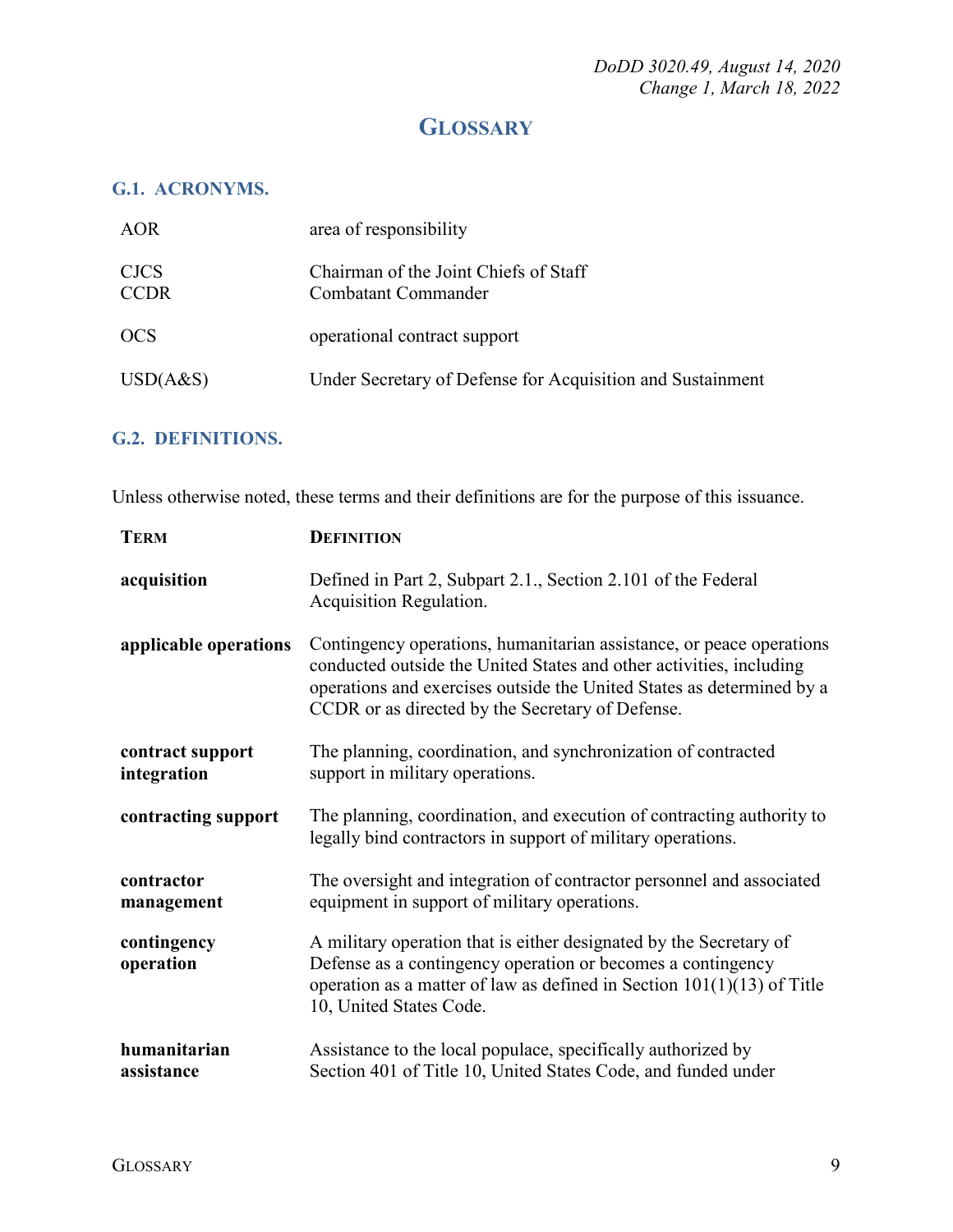| <b>TERM</b>           | <b>DEFINITION</b>                                                                                                                                                                                                                                                    |
|-----------------------|----------------------------------------------------------------------------------------------------------------------------------------------------------------------------------------------------------------------------------------------------------------------|
|                       | separate authorities, provided by predominantly U.S. forces in<br>conjunction with military operations.                                                                                                                                                              |
| <b>OCS</b>            | The ability to orchestrate and synchronize the provision of integrated<br>contract support and management of contractor personnel providing<br>support to command-directed operations within a designated<br>operational area.                                       |
| peace operations      | Defined in the DoD Dictionary of Military and Associated Terms.                                                                                                                                                                                                      |
| program<br>management | As related to OCS, the process of planning, preparing, organizing,<br>and integrating the combined efforts of participating civilian and<br>military personnel and other organizations to meet operational and<br>mission requirements during applicable operations. |